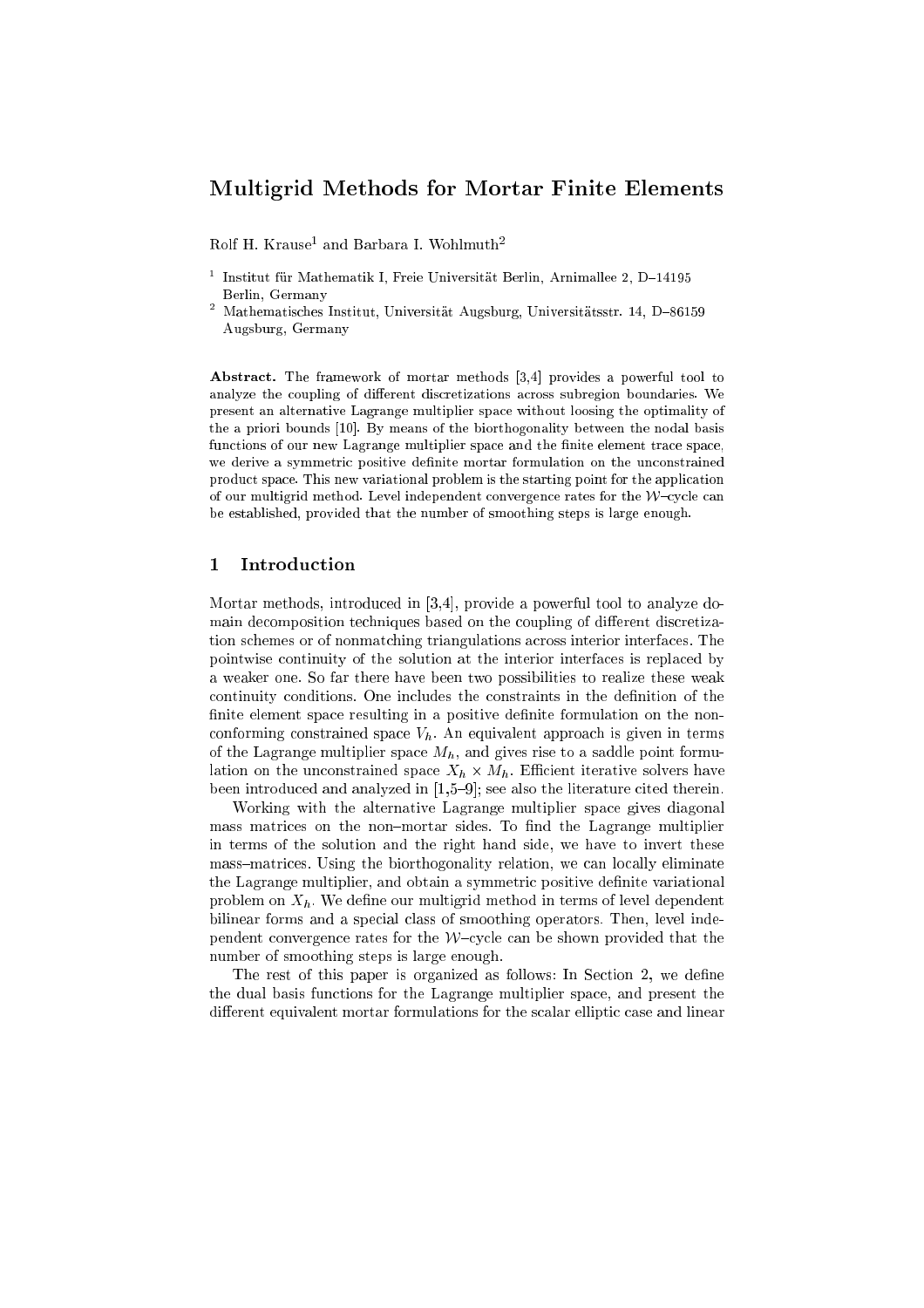elasti
ity problems. Se
tion 3 on
erns the introdu
tion of the new positive definite formulation on the unconstrained product space. In Section 4, we specify the level dependent bilinear forms, and introduce a special class of smoothers. Finally, in Section 5 we present numerical examples for the scalar ase as well as for a linear elasti
ity problem.

## 2 A dual basis as Lagrange multiplier spa
e

In this section, the positive definite nonconforming system and the saddle point problem for a mortar formulation with an alternative Lagrange multiplier, defined by a dual basis, are given. The same qualitative a priori estimates as for the original mortar method an be established for this new Lagrange multiplier spa
e.

Let  $\mathcal U$  be a bounded, polygonal domain in  $\mathbb R^+$ . We assume that  $\mathcal U=$  $\cup_{k=1}^{\infty}$  is geometrically comorming decomposed into  $K$  non-overlapping polyhedral subdomains  $\mathbf{r}$  is associated with a familiar form of the family  $\mathbf{r}$ of shape regular simplicial triangulations  $\mathcal{T}_{h_k}$ ,  $h_k \leq h_{k,0}$ , where  $h_k$  is the meshsize parameter of  $\mathcal{T}_{h_k}$ . We use piecewise linear conforming finite elements  $\sim$  1 (  $\sim$   $\mu$  )  $\rightarrow$   $\mu$   $\mu$  ) and the individual subdomains, and enforces the individual  $\Omega$  and enforces  $\sim$  . A successive boundary on the state on  $\mathbb{R}^n$  . A constraint two properties on the state  $\mathbb{R}^n$ subdomains, we have alled interface and denoted by  $\mu_{\rm{H}}$  ,  $\mu_{\rm{H}}$  , and  $\mu_{\rm{H}}$ Each interface  $\gamma_m$  is associated with a one dimensional triangulation, inherited either from The non-from Theorem Theorem Theorem Theorem Theorem Theorem Theorem Theorem Theorem Theorem Theorem Theorem Theorem Theorem Theorem Theorem Theorem Theorem Theorem Theorem Theorem Theorem Theorem Theorem whi
h the Lagrange multiplier spa
e inherits its triangulation. The opposite side is alled mortar side.

Let the unconstrained product space  $X_h$  be defined by

$$
X_h := \prod_{k=1}^K \left( S_1(\Omega_k, \mathcal{T}_{h_k}) \right)^d,
$$

where  $d = 1$  in the scalar case and  $d = 2$  for an elasticity problem. We remark that for an element  $v \in X_h$ , arbitrary jumps at the interfaces are allowed and no onstraints are imposed a
ross the interfa
es.

As in the standard mortar context, we define the global Lagrange multiplier spa
e as a produ
t spa
e

$$
M_h := \prod_{m=1}^M (M_h(\gamma_m))^d,
$$

where  $M_h(\gamma_m)$  is spanned by nodal basis functions  $\psi_i$  associated with the interior vertices  $p_i$  of the non-mortar sides. We do not take the standard hat functions for  $\psi_i$  but shifted ones. The dual basis functions,  $\psi_i$ , have the same support as the standard hat functions,  $\phi_i$ , and are locally given by  $\psi_i := 3\phi_i - 1$  if  $p_i$  is not adjacent to an endpoint of  $\gamma_m$ . In the case that  $p_i$  is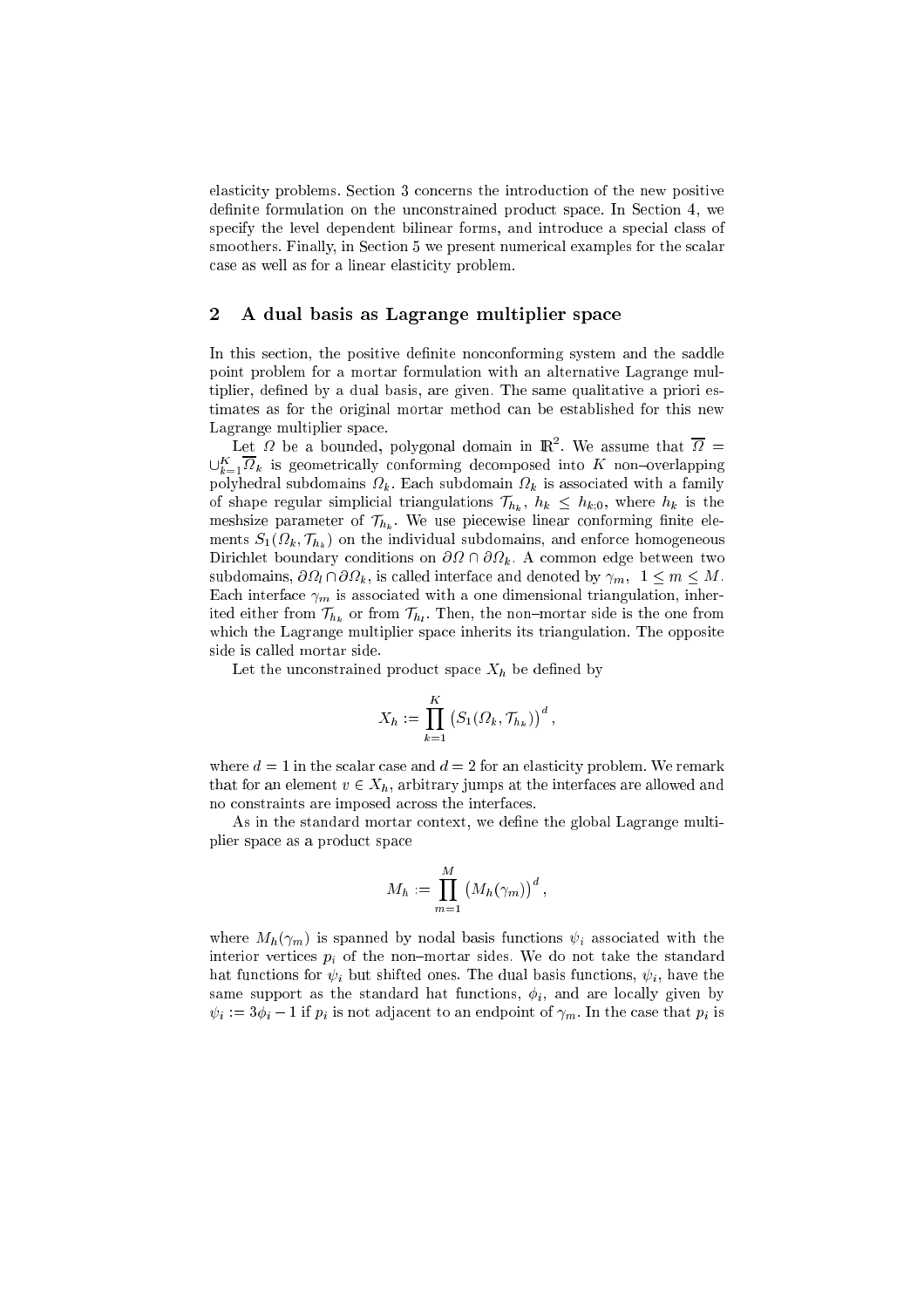adjacent to one of the two endpoints of  $\gamma_m,$  we have to modify the definition locally such that  $\sum_i \psi_i = 1$  on  $\gamma_m$  holds. We refer to [10] for details. It is easy to see that the following biorthogonality relation holds:

$$
\int_{\gamma_m} \psi_l \phi_k \, d\sigma = \delta_{lk} \int_{\gamma_m} \phi_k \, d\sigma, \quad 1 \le l, k \le \nu_m \,, \tag{1}
$$

where  $\nu_m$  is the number of interior vertices on  $\gamma_m$ . As a consequence, the mass-matrix on the non-mortar side is reduced to a diagonal one.

In a next step, we define the constrained global finite element space  $V<sub>h</sub>$  in terms of  $X_h$ ,  $M_h$  and the bilinear form  $b(\cdot, \cdot)$ 

$$
b(v,\mu) := \sum_{m=1}^M \langle [v], \mu \rangle_{\gamma_m}, \quad v \in \prod_{k=1}^K \left( H^1(\Omega_k) \right)^d, \mu \in \prod_{m=1}^M \left( \left( H^{\frac{1}{2}}(\gamma_m) \right)^d \right)',
$$

where  $\left[\cdot\right]$  stands for the jump across the interface and  $\langle \cdot, \cdot \rangle$  denotes the duality pairing. We can now define our constrained space  $V<sub>h</sub>$  similar to the standard mortar approach by  $V_h := \{v \in X_h \mid b(v, \mu) = 0, \mu \in M_h\}.$  We remark that this is a nonconforming approach and the finite element spaces  $V_{2h}$  and  $V<sub>h</sub>$  are not nested. The nonconforming mortar formulation can be written as: Find  $u_h \in V_h$  such that

$$
a(u_h, v) = (f, v)_0 \,, \quad v \in V_h \,, \tag{2}
$$

where the bilinear form is  $a(\cdot, \cdot)$  is in the scalar case given by  $a(u, v) :=$  $\sum_{k=1}^K \int_{\Omega_k} a \nabla v \nabla w \, dx$  for  $u, v \in \prod_{k=1}^K H^1(\Omega_k)$  and in the case of linear elasticity by

$$
a(u,v) := \sum_{k=1}^K \sum_{i,j,l,m=1}^2 \int_{\Omega_k} E_{ijlm} \frac{\partial u_l}{\partial x_m} \frac{\partial v_i}{\partial v_j} dx, \quad u, v \in \prod_{k=1}^K (H^1(\Omega_k))^2.
$$

Here, the coefficient function  $a$  and Hooke's tensor  $E$  are assumed to be sufficiently smooth, and  $f \in (L^2(\Omega))^d$ .

Introducing the Lagrange multiplier as an additional unknown, we obtain an equivalent saddle point problem [3]. The weak continuity is not enforced by construction on the space but guaranteed by the second equation of the saddle point problem: Find  $(u_h, \lambda_h) \in X_h \times M_h$ 

$$
a(u, v) + b(v, \lambda) = (f, v)_0, \quad v \in X_h,
$$
  
\n
$$
b(u, \mu) = 0, \qquad \mu \in M_h.
$$
 (3)

Optimal a priori estimates for the discretization errors in the energy norm, the  $L^2$ -norm and a suitable norm for the Lagrange multiplier space have been established in [10] for this new Lagrange multiplier space. In particular, it has been shown that the dual Lagrange multiplier space yields the same order of convergence as the standard multiplier space. Under the assumption of full  $H^2$ -regularity, we obtain an order  $h^2$  a priori estimate for the discretization error, see  $[10]$ .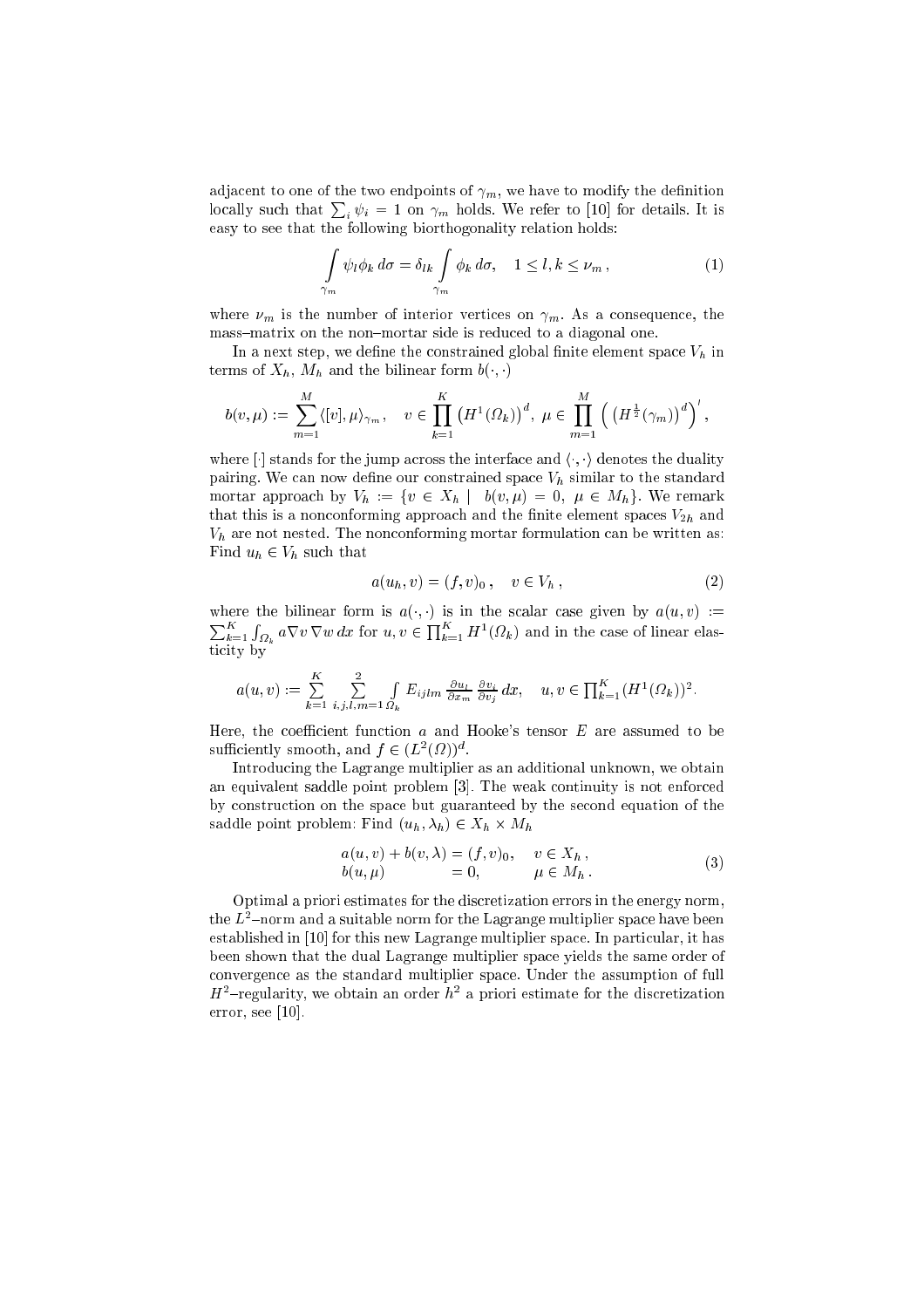## 3 Positive definite formulation

In this se
tion, we introdu
e the symmetri positive denite variational formulation on the unconstrained product space  $X_h$ . The corresponding level dependent bilinear forms are defined, and the algebraic formulation of the positive definite problem is given.

 $\sum_{n=1}^{M} \sum_{n=1}^{M} \sum_{n=1}^{M} d_n$  $_{m=1}^{M} \sum_{l=1}^{V_m}$  $\sum_{k=1}^{a} \alpha_{k;\ell} \phi_{k;\ell}$ , where the coefficients  $\alpha_{k;\ell}$  are given by  $\alpha_{k;\ell} :=$  $\cdot$  \  $\cdot$  i  $\cdot$  f factors if <sup>R</sup>  $\gamma_m$  in  $\mu$ , it is an anomaly verified that  $g(\cdot)$  = 0, v 2  $\pm \mu$  if and only if  $v \in V_h$ . Moreover,  $g(v)$  is a projection and we have  $g(g(v)) = g(v)$ .

The following lemma can be found in [11] and defines a new equivalent mortar formulation on the unconstrained product space  $X_h$  in terms of the projection  $g(.)$ .

**Lemma 1.** Let  $u_h \in V_h$  be the unique solution of (2), then  $u_h$  is the unique solution of the positive definite symmetric variational problem

$$
\hat{a}_h(u_h, v) := a(u_h - g(u_h), v - g(v)) + a(g(u_h), g(v)) = (f, v - g(v))_0, v \in X_h.
$$
\n(4)

The proof is based on a suitable decomposition of  $v \in X_h$ ;  $v = (v - g(v)) +$  $g(v)$ . We remark that this decomposition is not uniformly stable in the broken  $H$  -norm. Thus, the new bilinear form  $a_h(\cdot, \cdot)$  is not uniformly continuous with respect to the broken  $\pi$  -norm. However, its condition number is bounded by  $c/n^2$ . For the details, we refer to [11].

The algebraic formulation of (4) can be obtained by decomposing the solution  $u_h$  into two components  $u^- = (u_{\bar I}^-, u_{\bar N}^-)$ . I ne first one,  $u_I$ , is associated with the interior nodes of the subdomains, all nodes on the mortar sides and the nodes at the endpoints of the non-mortar sides, and the second one,  $u_N$ , with the interior nodes on the non-mortar sides. Then, the biorthogonality relation  $(1)$  yields that the matrix  $B$  associated with the bilinear form  $v(\cdot, \cdot)$  has the following structure  $B^+ \equiv (M^+, D^+)$ , where  $D$  is a diagonal matrix and  $M$  is sparse containing block mass-matrices and its band width depends on the local ratio of the meshsizes on mortar and adjacent nonmortar sides. Introducing  $W^- := (0, D^-)$ , using the explicit representation  $\lambda_h = W_{-1} + A(W_{-}B_{-}) = \text{Id}(u_h),$  and setting  $\mu = W_{-}A(W_{-}B_{-}) = \text{Id}(v)$  in the saddle point variational problem (3), we find  $Asu_h = \textit{fs} := \textit{(id} - \textit{BW}^{-})\textit{f}$ , where

$$
A_S := (\text{Id}, (BW^T - \text{Id})AW) \begin{pmatrix} A & B \\ B^T & 0 \end{pmatrix} \begin{pmatrix} \text{Id} \\ W^T A (WB^T - \text{Id}) \end{pmatrix}.
$$
 (5)

The following lemma has been established in  $[11]$ .

**Lemma 2.** The algebraic form of the variational problem  $(4)$  is given by  $(5)$ .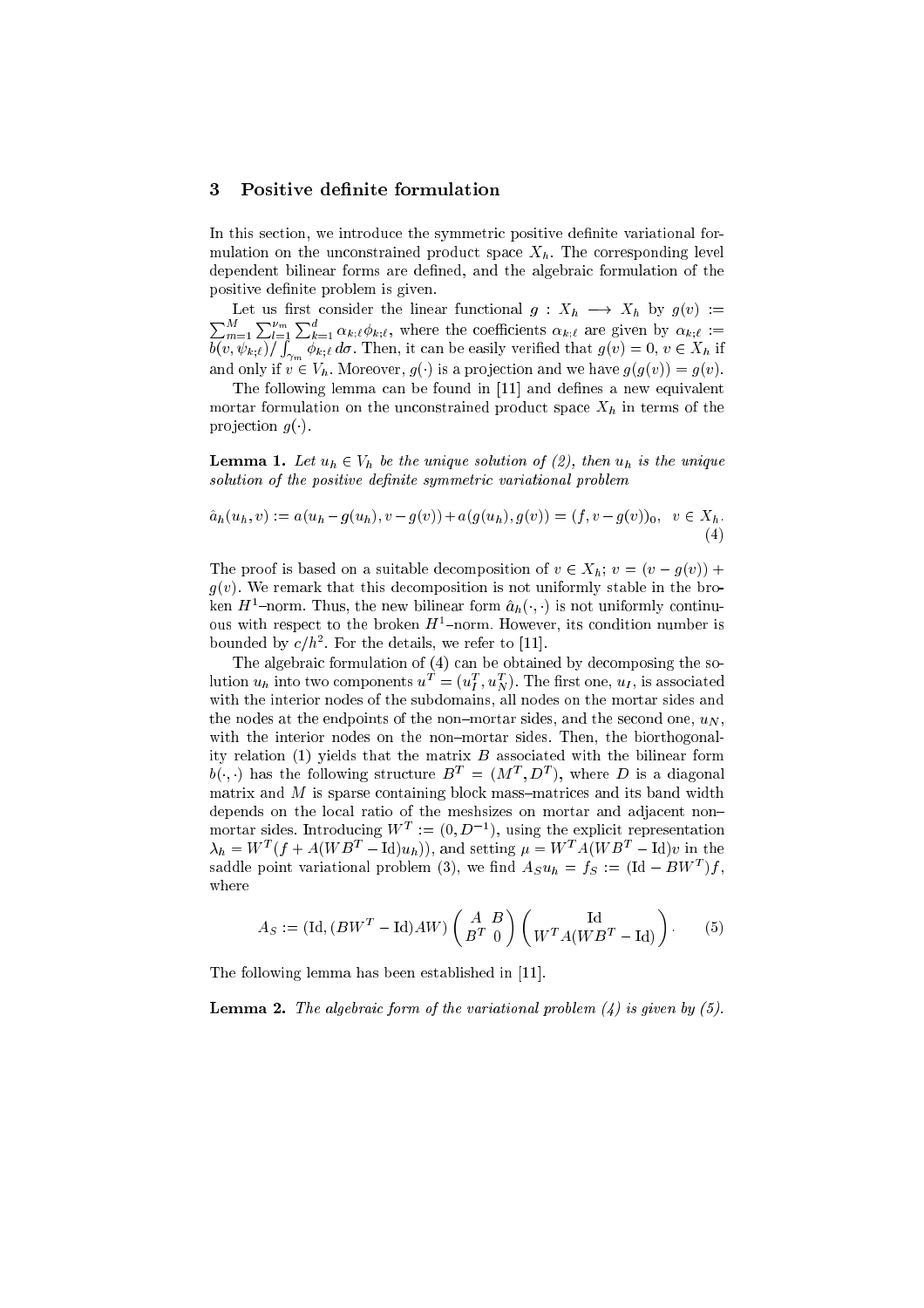#### 4 Multigrid convergence

The proof of the multigrid method will be based on suitable approximation and smoothing properties. A general approximation property for the saddle point formulation an be established in the ase of the standard Lagrange multiplier spa
es whi
h are nested. This is not the ase of our new mortar dis cretization,  $M_{2h} \not\subset M_h$ . For this special  $M_h$  a weaker approximation property has been shown in  $[9]$ , where the following lemma can be found.

Lemma 3. A suitable approximation property holds if the standard restriction is replaced a modified one,  $(I_{\text{mod}})_h^{2n}$ , and the smoother satisfies  $W_h^T d_h =$ 0, where  $d_h$  is the residuum after  $m \geq 1$  smoothing steps.

The definition of  $(I_{\rm mod})_h^{2n}$  is motivated by the following observation: Applying the standard restriction  $I_h^{2n}: X_h \longrightarrow X_{2h}$  on  $d_h$  does not, in general, yields  $W_{2h}^I I_h^{2n} d_h = 0$ , even if  $W_h^I d_h = 0$ . We now define

$$
(I_{\text{mod}})^{2h}_h := (\text{Id} - B_{2h} W_{2h}^T) I_h^{2h}, \tag{6}
$$

and find by construction  $W_{2h}^I(I_{\text{mod}})_h^{2h}d_h=0.$ 

To satisfy  $W_h^T d_h = 0$ , we consider a special class of smoothing operators. Observing that the condition  $W_h^T d_h = 0$  is equivalent to  $z_h \in V_h$ , where  $z_h$  is the iterate in the mth-smoothing step, it is easy to construct suitable smoothers. The implementation is not based on  $A<sub>S</sub>$  but on  $A<sub>num</sub>$ , where  $A_{\text{num}}$  is obtained from  $A_S$  by multiplying the second block line with  $A_{NN}^{-1}$ , and the observation that  $u_h$  satisfies  $A_{\text{num}} u_h = f_S$ . A closer look at this line yields that  $(u_h)_N = -D^{-1}M^T(u_h)_I$ . Thus a suitable smoother has to satisfy the second block line of the system exactly. Since the block diagonal matrix is the identity, this can be easily achieved. In particular, a GaußSeidel smoother where the unknowns are ordered blockwise like  $(u^\ast_l, u^\star_N)^\ast$  guarantees  $W_h^T d_h = 0$ , and thus satisfies the assumptions of the approximation lemma. We remark that other smoothing operators, e.g., ILU-type smoother, can also be used, if they are modified by one postprocessing step. Additionally, one has to solve a s
alar equation for ea
h unknown on the interior of the non-mortar sides. Our multigrid method will be now defined in terms of  $A_{\text{num}}$ , the modified restriction  $(I_{\text{mod}})_h^{2h}$ , the special smoother and the standard prolongation  $I_{2h}^n$ . A symmetrized version can be obtained by replacing  $I_{2h}^n$  by  $(\text{Id} - W_h B_h^T) I_{2h}^n$ , and using a symmetric smoother.

The following theorem is based on the smoothing and approximation properties and can be found in [9]. We remark that the implementation of  $A_{\text{num}}$ is based on static condensation, which can be carried out locally, and the saddle point problem.

**Theorem 4.** The convergence rates for the W-cycle are independent of the number of refinement levels provided that the number of smoothing steps is large enough.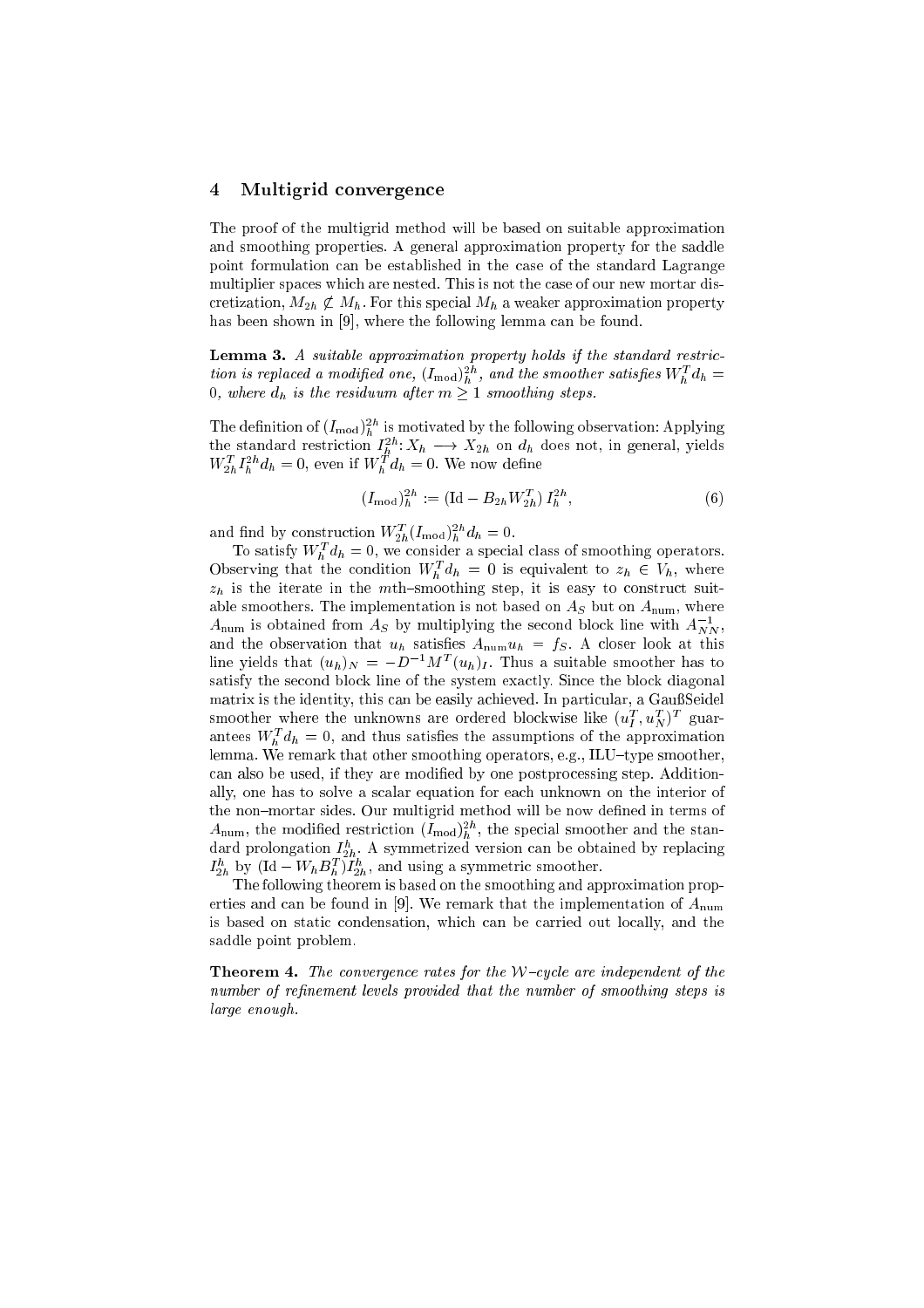### <sup>5</sup> Numeri
al examples

The method des
ribed above has been implemented in the framework of the finite element toolbox UG [2]. In particular, the subroutines for computing  $A_{\text{num}}$  and the modified defect restriction have been implemented. We present numerical results for the scalar case as well as for linear elasticity on a Lshaped domain. In both examples, linear elements on triangles and bilinear elements on quadrilaterals are used. The coarse grid used for both computations is shown in the left of Figure 1. Standard uniform refinement techniques are used. For our numerical experiments, we used a symmetric GaußSeidel

Let us first consider the linear elastic case. The domain is given by  $\Omega = [0,1] \times [0,1] \setminus [0.5,1] \times [0.5,1]$ . Hooke's tensor is resulting from plane strain assumption and the material parameters are  $\lambda = 121154$  and  $\mu = 161538$ . Dirichlet conditions are imposed on the upper  $u = (0, -0.01)$  and right  $u = (-0.01, 0)$  part of the boundary as well as on the lower left part of the boundary. Here, we have  $u_1 = 0$  for  $x = 0$ ,  $y \le 0.5$  and  $u_2 = 0$  for  $x \leq 0.5$ ,  $y = 0.0$ . The resulting deformed grid scaled by a factor of ten is shown in the left part of Figure 1. The asymptotic convergence rates for the



Fig. 1. Distorted grid (elasticity) (left), coarse grid (middle) and isolines (scalar) (right)

 $W$ -cycle are depicted in Figure 3 and confirm our theoretical findings as they get constant for small h. Here, for the  $V$ -cycle we used a different coarse grid consisting of nonmatching quadrilaterals. The results are shown on the left of Figure 3. The V-cycle does not behave as well as the W-cycle. However, for small h the convergence rates might be independent of the refinement level. As second and scalar elliptic example we consider the problem  $-\Delta u \equiv 1$ 



Fig. 2. Convergence rates for a Gauß-Seidel smoother (scalar elliptic)

and homogeneous boundary conditions on the same L-shaped domain as described above. Again, the theoretical results for the  $W$ -cycle are confirmed